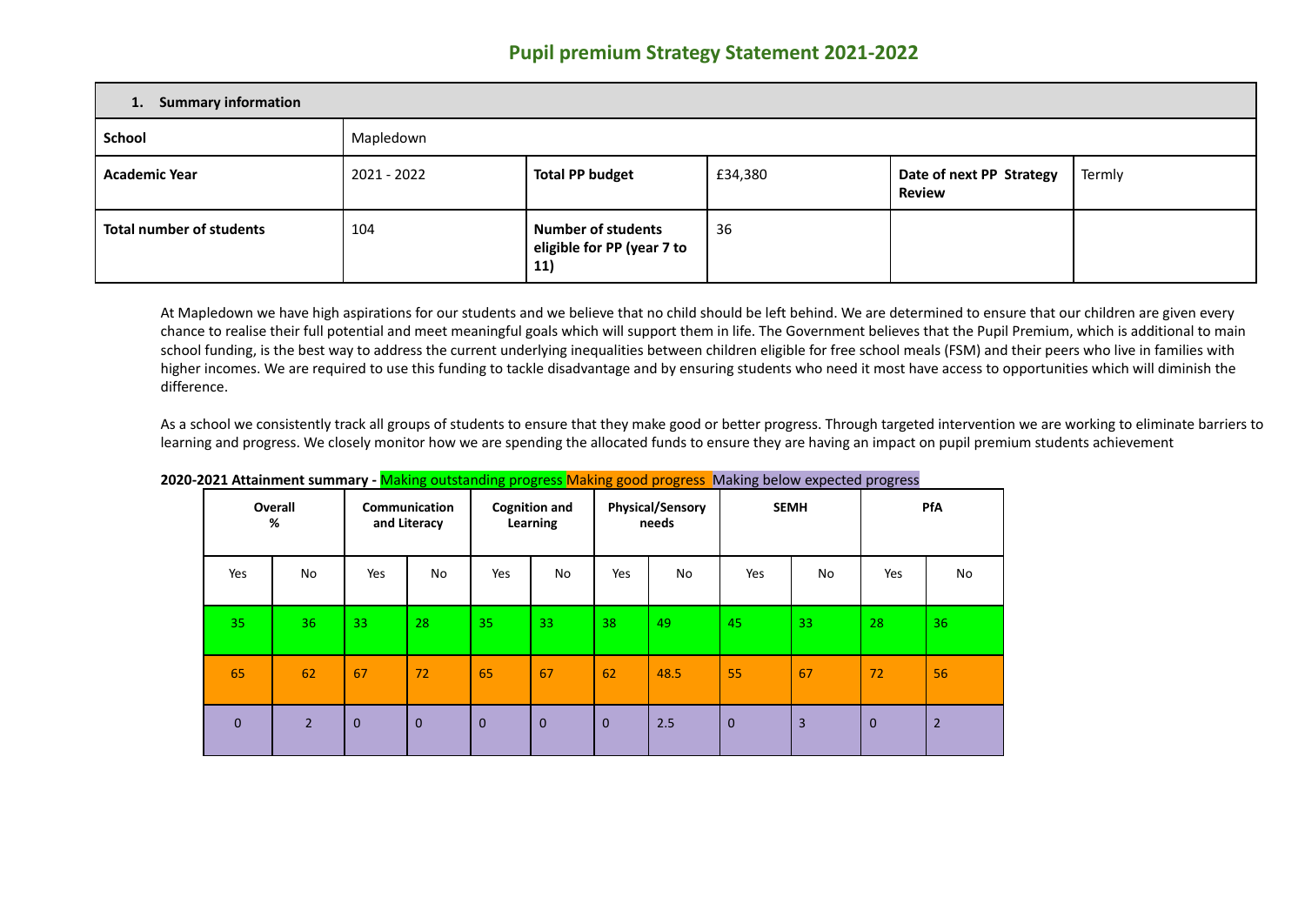| 2. Barriers to future attainment (for students eligible for PP) |                                                                     |  |  |  |  |  |
|-----------------------------------------------------------------|---------------------------------------------------------------------|--|--|--|--|--|
|                                                                 | In-school barriers (issues to be address in school)                 |  |  |  |  |  |
| А.                                                              | <b>Specific learning needs</b>                                      |  |  |  |  |  |
| В.                                                              | Specific sensory processing needs                                   |  |  |  |  |  |
|                                                                 | Specific behaviour needs                                            |  |  |  |  |  |
|                                                                 | External barriers (issues which also require action outside school) |  |  |  |  |  |
| D.                                                              | Parents/carers ability to implement strategies at home              |  |  |  |  |  |
| Ε.                                                              | Parents/carers understanding of how disability affects learning     |  |  |  |  |  |
| Е.                                                              | Poor housing and opportunities outside of home                      |  |  |  |  |  |

| 3. Outcomes (desired outcomes and how they will be<br>measured) |                                                                    | <b>Success Criteria</b>                                                                                                                                                                                                                                                                                                                                                                                                                                                                                                                                                                                                                                                                                                                    |
|-----------------------------------------------------------------|--------------------------------------------------------------------|--------------------------------------------------------------------------------------------------------------------------------------------------------------------------------------------------------------------------------------------------------------------------------------------------------------------------------------------------------------------------------------------------------------------------------------------------------------------------------------------------------------------------------------------------------------------------------------------------------------------------------------------------------------------------------------------------------------------------------------------|
| A                                                               | Specific learning needs supported                                  | Students with specific learning needs make good and better progress compared to their peers, students with PMLD are able<br>to access a range of activities which are appropriate for their specific learning needs<br>Students with communication difficulties are able to use a range of strategies to get their voice heard.<br>Students with physical disabilities can access the curriculum with the assistance of equipment                                                                                                                                                                                                                                                                                                          |
| <b>B.</b>                                                       | Specific sensory processing needs<br>supported                     | Students are more able to access more of their class sessions. Teachers are more able to meet a student's sensory<br>processing needs and are able to support the students in their class in a timely manner. Therefore incidents of challenging<br>behaviour is reduced and students are happier.                                                                                                                                                                                                                                                                                                                                                                                                                                         |
|                                                                 | Specific behaviour needs SEMH<br>supported                         | Students are more able to access more of their class sessions. Teachers are more able to recognise when a student requires<br>strategies to distract the students in their class in a timely manner and implement/teach emotional regulation strategies.<br>Therefore incidents of challenging behaviour are reduced and students are happier.<br>Students access extra-curricular activities safely and benefit from learning to transfer emotional regulation skills from the<br>school setting to community settings.<br>Students transitioning from primary settings benefit from being in class with more experienced staff, and from the support<br>of a Music Therapist to help transition, emotional regulation and social skills. |
| D.                                                              | Parents/carers ability to implement<br>strategies at home          | Students make good or better progress and parents and cares are able to support their child using strategies which are<br>successful at school                                                                                                                                                                                                                                                                                                                                                                                                                                                                                                                                                                                             |
|                                                                 | Parents/carers understanding of how<br>disability affects learning | Students make good and better progress and their parents are able to request support which is relevant for their child.<br>Parents and carers make safe choices for their child.                                                                                                                                                                                                                                                                                                                                                                                                                                                                                                                                                           |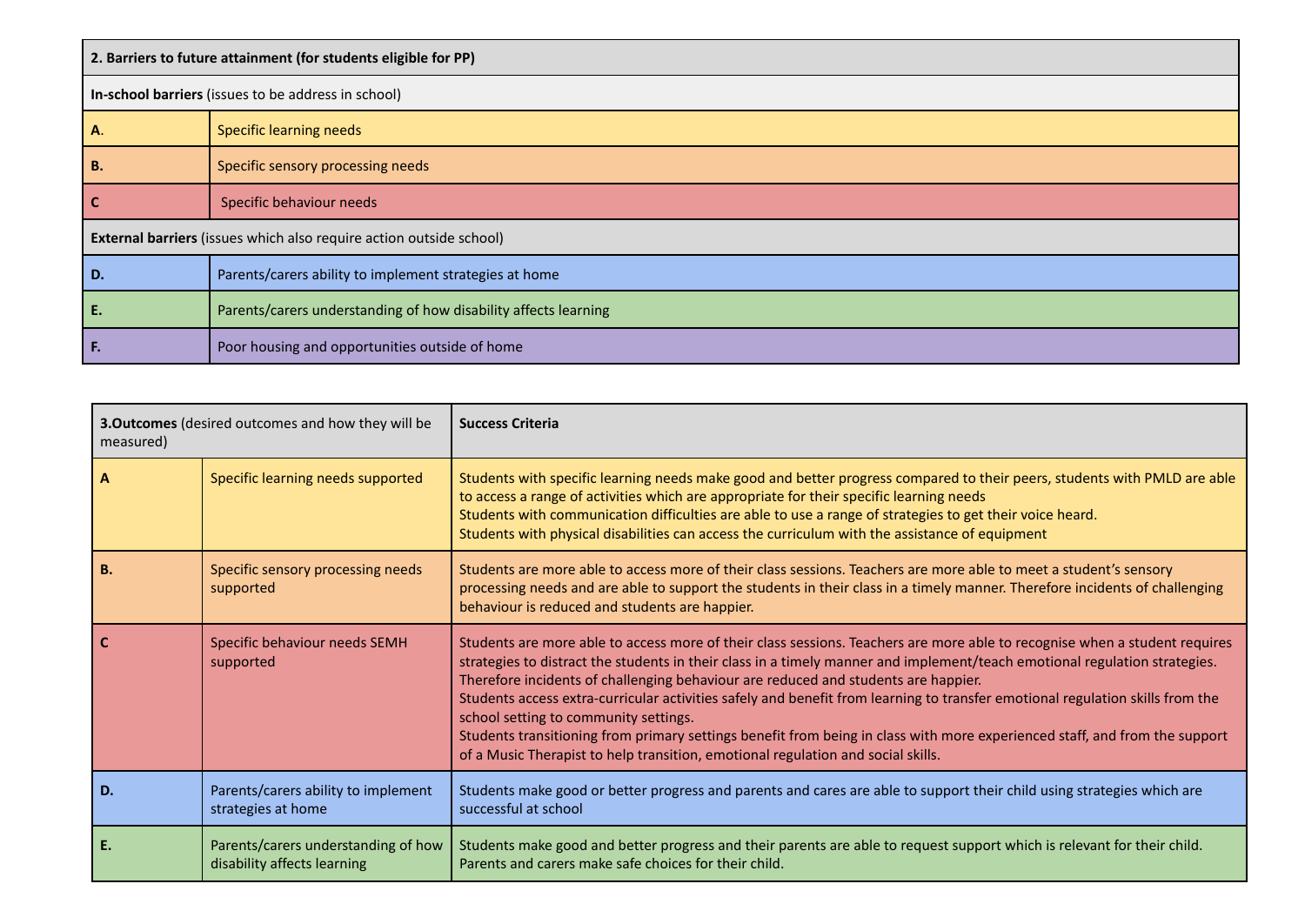| l F. | Poor housing, poor access to     | Students are able to successfully access a range of activities which parents/carers may not be able to access due to the level |
|------|----------------------------------|--------------------------------------------------------------------------------------------------------------------------------|
|      | resources, short breaks, etc and | of support their child needs.                                                                                                  |
|      | opportunities outside of home    |                                                                                                                                |

| 4. Planned expenditure                                           |                                                                                                                                                                                                                                                                                                                                                                                                                                 |                                                                                                                                                                                                                                                                                                                             |                                                                                                                                              |                                                             |                            |  |  |  |  |
|------------------------------------------------------------------|---------------------------------------------------------------------------------------------------------------------------------------------------------------------------------------------------------------------------------------------------------------------------------------------------------------------------------------------------------------------------------------------------------------------------------|-----------------------------------------------------------------------------------------------------------------------------------------------------------------------------------------------------------------------------------------------------------------------------------------------------------------------------|----------------------------------------------------------------------------------------------------------------------------------------------|-------------------------------------------------------------|----------------------------|--|--|--|--|
| Academic year                                                    | 2021-2022                                                                                                                                                                                                                                                                                                                                                                                                                       |                                                                                                                                                                                                                                                                                                                             |                                                                                                                                              |                                                             |                            |  |  |  |  |
|                                                                  | The three headings below demonstrate how we use Pupil Premium to improve pedagogy, provide targeted support and support whole school strategies                                                                                                                                                                                                                                                                                 |                                                                                                                                                                                                                                                                                                                             |                                                                                                                                              |                                                             |                            |  |  |  |  |
| i. Quality of teaching for all                                   |                                                                                                                                                                                                                                                                                                                                                                                                                                 |                                                                                                                                                                                                                                                                                                                             |                                                                                                                                              |                                                             |                            |  |  |  |  |
| <b>Desired outcome</b>                                           | action/approach                                                                                                                                                                                                                                                                                                                                                                                                                 | <b>Rationale for action</b>                                                                                                                                                                                                                                                                                                 | <b>Monitoring of</b><br>action and quality<br>of action                                                                                      | <b>Staff lead</b>                                           | <b>Review of</b><br>action |  |  |  |  |
| A. Improve<br>communication<br>opportunities for all<br>students | <b>Roll out PODD training</b>                                                                                                                                                                                                                                                                                                                                                                                                   | Communication matters : an AAC Evidence based "Communication<br>is an essential life skill, central to interaction and vital for<br>development, helping to reduce social isolation." 2016                                                                                                                                  | Use observations in<br>Autumn term to<br>review<br>implementation                                                                            | Head<br>teacher to<br>lead with<br><b>SLT</b><br>supporting | Termly                     |  |  |  |  |
|                                                                  | Makaton tutor is supporting<br>in the delivery of training to<br>staff<br>Switches are used for<br>students who are able to<br>access them<br>Eye gaze technology is<br>available in each class and<br>further training for all staff<br>where appropriate<br><b>Literacy Software (PODD</b><br>and Clicker 7) for eye gaze,<br>iPads, class computers<br>Students are taught<br>prerequisite skills for the use<br>of eye gaze | Makaton is the only intervention which uses signs and symbols that<br>is included in the What Works database; a resource created by The<br>Communication Trust and endorsed by The Royal College of Speech<br>and Language Therapists that records evidenced interventions for<br>Speech, Language and Communication Needs. | Spring term :<br><b>Learning walks</b><br>Summer term:<br><b>Further observation</b><br>to ensure impact is<br>clear and barriers<br>reduced |                                                             |                            |  |  |  |  |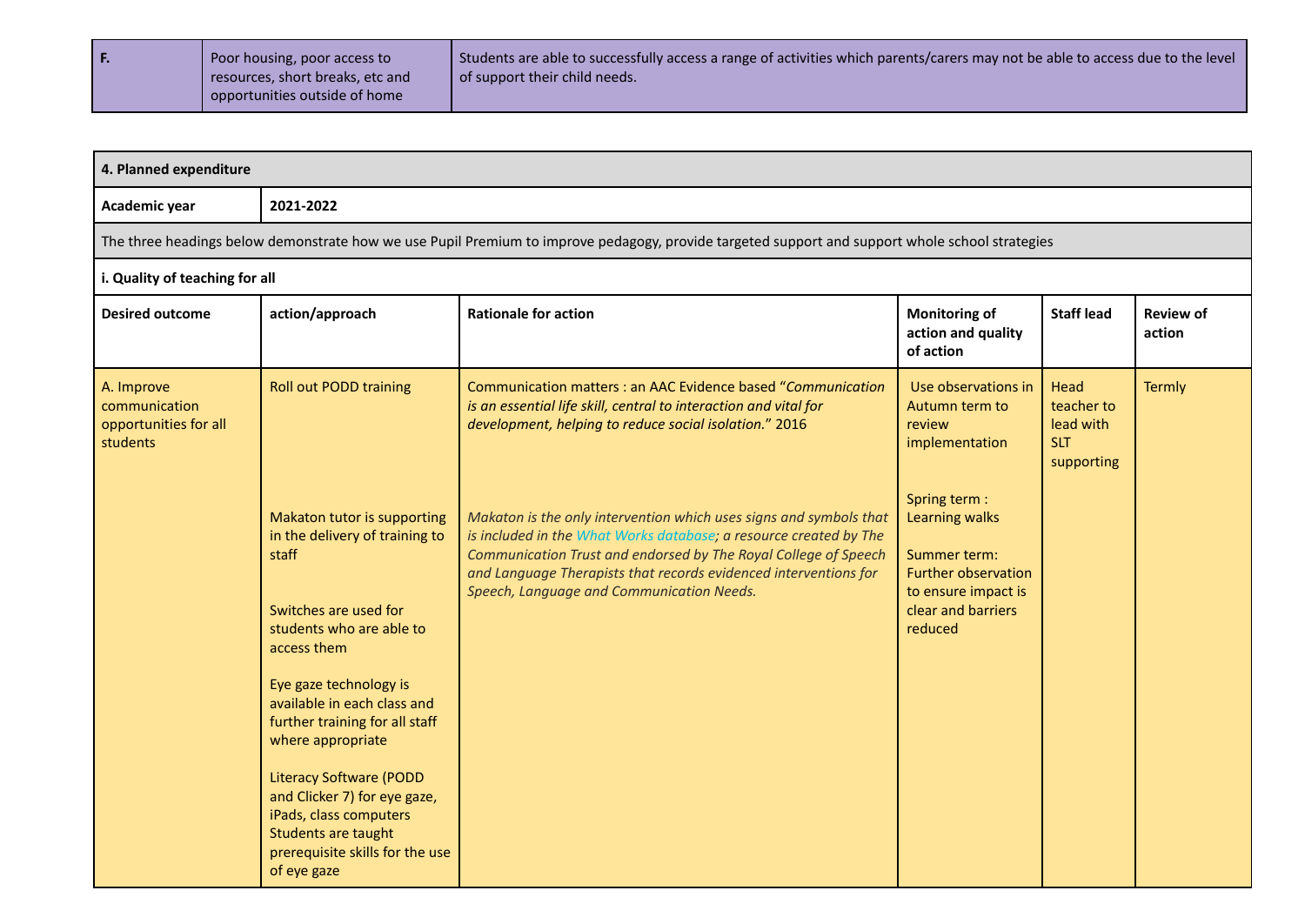| <b>Improve literacy</b><br>opportunities for all<br>students                                                                                                                                                                                                                                                               | New books for more reading<br>areas around school<br>New books for new<br>curriculum themes and<br>whole school project                                                                                                                                                                            | "kids who read most, read best." (Anderson, et. al., Becoming a<br><b>Nation of Readers).</b>                                                                                                                                                                                                                                                            | <b>Learning walks</b>                                                                                                                                                                                                           | SLT and<br><b>LZLs</b>   | <b>Termly</b> |
|----------------------------------------------------------------------------------------------------------------------------------------------------------------------------------------------------------------------------------------------------------------------------------------------------------------------------|----------------------------------------------------------------------------------------------------------------------------------------------------------------------------------------------------------------------------------------------------------------------------------------------------|----------------------------------------------------------------------------------------------------------------------------------------------------------------------------------------------------------------------------------------------------------------------------------------------------------------------------------------------------------|---------------------------------------------------------------------------------------------------------------------------------------------------------------------------------------------------------------------------------|--------------------------|---------------|
| <b>Earwig influences</b><br>teaching                                                                                                                                                                                                                                                                                       | Use Earwig package to store<br>evidence, inform future<br>planning and demonstrate<br>progress                                                                                                                                                                                                     | "The key to effective learning is to then find ways to help students<br>restructure their knowledge to build in new and more powerful<br>ideas" (Assessment for learning) John Gardner                                                                                                                                                                   | <b>Observations</b>                                                                                                                                                                                                             | SLT-Sue                  | <b>Termly</b> |
| <b>B. Specific sensory</b><br>processing needs are<br>assessed, addressed<br>and students can better<br>attend to learning                                                                                                                                                                                                 | Assessment at the beginning<br>of term, with additional<br>directly commissioned OT<br>and referral as appropriate<br>to NELF and / or support<br>obtained from sensory<br>processing experts (from the<br>teaching staff), with<br>resources/programmes<br>devised/amended in<br>Autumn term 2021 | "The ability to modulate sensory information provides a foundation<br>for meaningful and purposeful participation in a full range of daily<br>occupations, and therefore, people with poor sensory modulation<br>often have problems successfully meeting the challenges of<br>everyday life" Roseann C Schaaf and Kathleen McKeon<br>Nightlinger (2012) | Use observations in<br>Autumn term to<br>review<br>implementation<br>and generalisation<br>Spring term:<br>Learning walks<br>Summer term:<br><b>Further observation</b><br>to ensure impact is<br>clear and barriers<br>reduced | <b>SLT</b><br><b>LZL</b> | <b>Termly</b> |
| C. Staff are able to use<br>program and use its<br>analysis feature to<br>support future<br>interventions according<br>to triggers observed.<br>Senior leaders are able<br>to demonstrate a<br>reduction in the time<br>lost due to disruptive or<br>challenging behaviours<br>Transition is supported<br>by music therapy | Introduction of behaviour<br>analysis program - CPOMS<br>Music therapy groups                                                                                                                                                                                                                      | "Knowledge opens up possibilities for either preventing or reducing<br>the occurrence of challenging behaviour by the "indirect"<br>manipulation of antecedent variables" Eric Emerson 2001<br>Challenging behaviour: analysis and intervention in people with<br>severe intellectual disabilities                                                       | SLT report to<br>governors                                                                                                                                                                                                      | $SLT -$<br>Sandra        | <b>Termly</b> |
| sessions to help                                                                                                                                                                                                                                                                                                           |                                                                                                                                                                                                                                                                                                    |                                                                                                                                                                                                                                                                                                                                                          | SLT report to                                                                                                                                                                                                                   | $SLT -$                  | Termly        |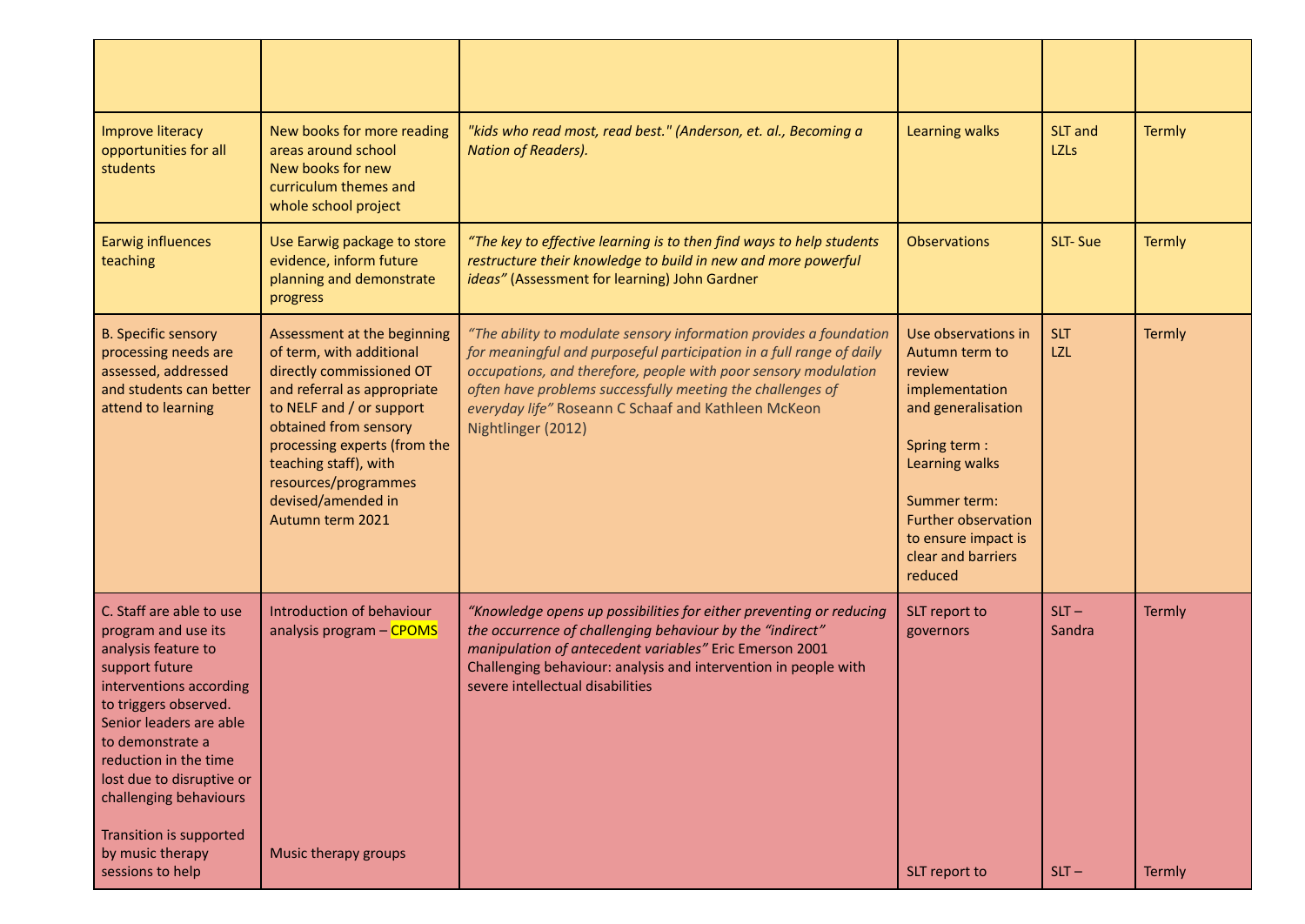| develop relationships,<br>self-esteem, group<br>cohesion                                                         |                                                                                                                                                                                                                                   | Music therapy - "Music appears to exert direct physiologic effects<br>through the autonomic nervous system" Music as Therapy Kathi J.<br>Kemper, MD, MPH, and Suzanne C. Danhauer, PHD                                                                                                                                                                                                                                                                                                                                                                                                                                                                                                                                                                                                                                                                                  | governors<br><b>Observations</b>                                                                                   | Sandra/Sue                                                                                                                                                              |                                                                                                        |                |  |  |
|------------------------------------------------------------------------------------------------------------------|-----------------------------------------------------------------------------------------------------------------------------------------------------------------------------------------------------------------------------------|-------------------------------------------------------------------------------------------------------------------------------------------------------------------------------------------------------------------------------------------------------------------------------------------------------------------------------------------------------------------------------------------------------------------------------------------------------------------------------------------------------------------------------------------------------------------------------------------------------------------------------------------------------------------------------------------------------------------------------------------------------------------------------------------------------------------------------------------------------------------------|--------------------------------------------------------------------------------------------------------------------|-------------------------------------------------------------------------------------------------------------------------------------------------------------------------|--------------------------------------------------------------------------------------------------------|----------------|--|--|
| D. Parents begin to feel<br>confident to follow<br>strategies at home                                            | Parents invited to work<br>alongside their children and<br>to regular coffee<br>mornings/training sessions<br>delivered by skilled staff<br>(Makaton, PODD, behaviour<br>support), EP, guest speakers<br>- virtually/face to face | Parents who are able to work with the staff have the chance to<br>practice skills in a supportive environment                                                                                                                                                                                                                                                                                                                                                                                                                                                                                                                                                                                                                                                                                                                                                           | Observations, EHCP<br>reviews, parental<br>involvement lists                                                       | Head<br>teacher to<br>lead with<br>SLT / LZL /<br>L3<br>supporting                                                                                                      | Termly                                                                                                 |                |  |  |
| E. Parents are able to<br>follow a sleep routine<br>with their children                                          | Deliver training to parents                                                                                                                                                                                                       | Findings strongly suggest that: (a) students of different education<br>levels (from school to university) are chronically sleep deprived or<br>suffer from poor sleep quality and consequent daytime sleepiness;<br>(b) sleep quality and quantity are closely related to student<br>learning capacity and academic performance; (c) sleep loss is<br>frequently associated with poor declarative and procedural<br>learning in students; (d) studies in which sleep was actively<br>restricted or optimized showed, respectively, a worsening and an<br>improvement in neurocognitive and academic performance. These<br>results may been related to the specific involvement of the<br>prefrontal cortex (PFC) in vulnerability to sleep loss. Sleep loss,<br>learning capacity and academic performance<br>Panel Giuseppe Curcioa Michele Ferraraab LuigiDe Gennaroa | <b>Feedback from</b><br>parents following<br>training<br>Follow up study to<br>review how<br>effective in practice | $SLT/LZL - L3$<br>undertakes<br>further<br>training and<br>supports<br>parents                                                                                          | <b>Termly</b>                                                                                          |                |  |  |
| Parents and Carers have<br>support to help them<br>with all aspects of<br>caring for a young<br>person with SEND | <b>D, E &amp;F</b>                                                                                                                                                                                                                | Family support worker x 2 days week<br>PODD coffee morning<br>Makaton training sessions                                                                                                                                                                                                                                                                                                                                                                                                                                                                                                                                                                                                                                                                                                                                                                                 |                                                                                                                    | Some of our<br>parents are new to<br>special education or<br>have recently<br>moved to the UK.<br>Many of our<br>parents do not<br>speak English as a<br>first language | Observatio<br>n of<br>meetings,<br>monitor<br>quality of<br>coffee<br>morning,<br>training<br>sessions | Termly         |  |  |
| Total budgeted cost                                                                                              |                                                                                                                                                                                                                                   |                                                                                                                                                                                                                                                                                                                                                                                                                                                                                                                                                                                                                                                                                                                                                                                                                                                                         |                                                                                                                    |                                                                                                                                                                         |                                                                                                        |                |  |  |
| ii Other approaches                                                                                              |                                                                                                                                                                                                                                   |                                                                                                                                                                                                                                                                                                                                                                                                                                                                                                                                                                                                                                                                                                                                                                                                                                                                         |                                                                                                                    |                                                                                                                                                                         |                                                                                                        |                |  |  |
| <b>Desired outcome</b>                                                                                           | <b>Outcome to be addressed</b>                                                                                                                                                                                                    | action/approach                                                                                                                                                                                                                                                                                                                                                                                                                                                                                                                                                                                                                                                                                                                                                                                                                                                         | <b>Rationale for action</b>                                                                                        | <b>Monitoring of</b><br>action and quality<br>of action                                                                                                                 | <b>Staff lead</b>                                                                                      | Date of review |  |  |